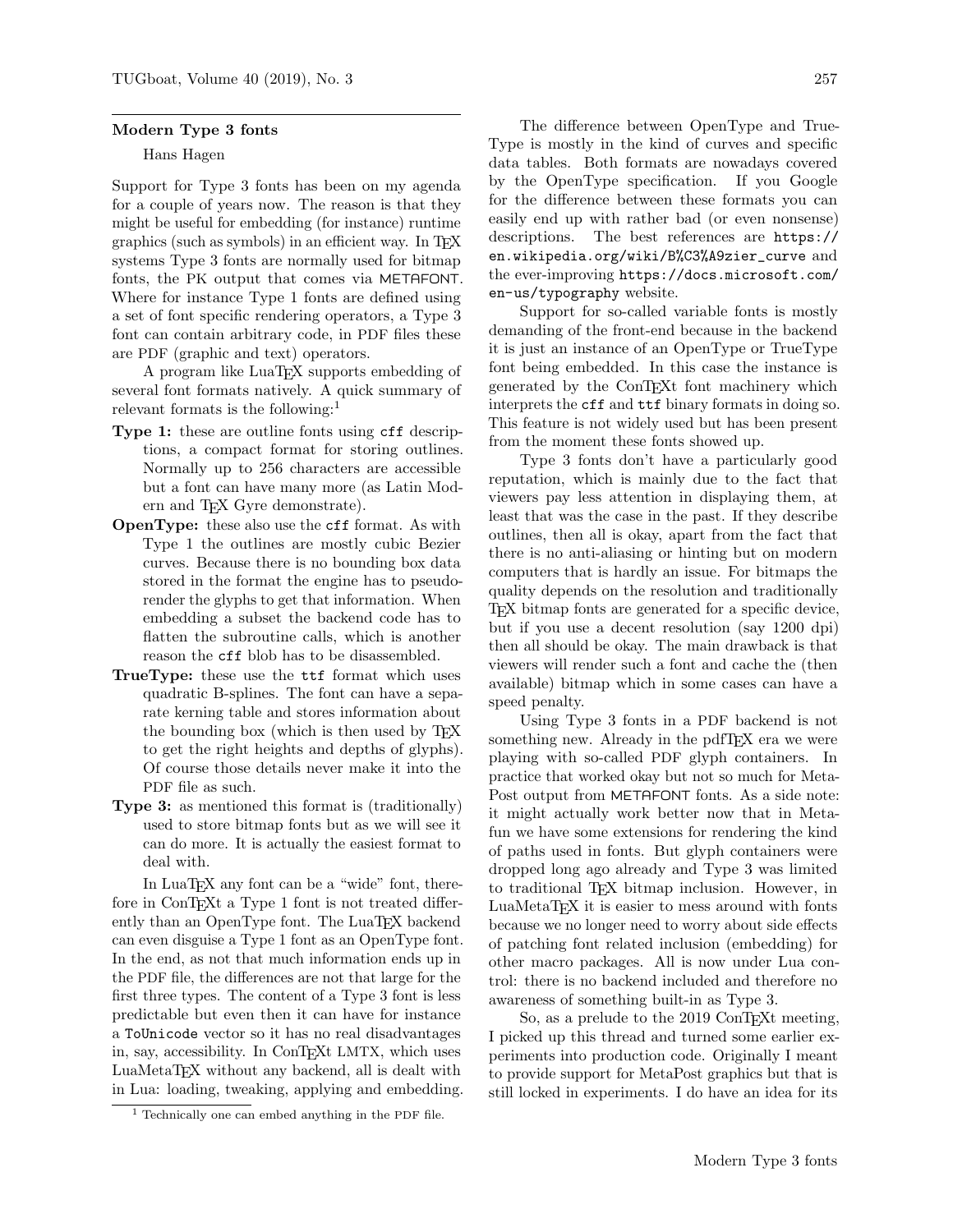interface, now that we have more control over user interfaces in Metafun.

In addition to 'just graphics' there is another candidate for Type 3 fonts— extensions to Open-Type fonts:

- 1. Color fonts where stacked glyphs are used (a nice method).
- 2. Fonts where SVG images are used.
- 3. Fonts that come with bitmap representations in PNG format.

It will be no surprise that we're talking of emoji fonts here although the second category is now also used for regular text fonts. When these fonts showed up support for them was not that hard to implement and (as often) we could make TEX be among the first to support them in print (often such fonts are meant for the web).

For category one, the stacked shapes, the approach was to define a virtual font where glyphs are flushed while backtracking over the width in order to get the overlay. Of course color directives have to be injected too. The whole lot is wrapped in a container that tells a PDF handler what character actually is represented. Due to the way virtual fonts work, every reference to a character results in the same sequence of glyph references, (negative) kern operations and color directives plus the wrapper in the page stream. This is not really an issue for emoji because these are seldom used and even then in small quantities. But it can explode a PDF page stream for a color text font. All happens at runtime and because we use virtual fonts, the commands are assembled beforehand for each glyph.

For the second category, SVG images, we used a different approach. Each symbol was converted to PDF using Inkscape and cached for later use. Instead of injecting a glyph reference, a reference to a socalled XForm is injected, again with a wrapper to indicate what character we deal with. Here the overhead is not that large but still present as we need the so-called 'actual text' wrapper.

The third category is done in a similar way but this time we use GraphicsMagick to convert the images beforehand. The drawbacks are the same.

In ConTEXt LMTX a different approach is followed. The PDF stream that stacks the glyphs of category one makes a perfect stream for a Type 3 character. Apart from some juggling to relate a Type 3 font to an OpenType font, the page stream just contains references to glyphs (with the proper related Unicode slot). The overhead is minimal.

For the second category ConT<sub>EXt</sub> LMTX uses its built-in SVG converter. The XML code of the shape

is converted to (surprise): MetaPost. We could go directly to PDF but the MetaPost route is cheap and we can then get support for color spaces, transformations, efficient paths and high quality all for free. It also opens up the possibility for future manipulations. The Type 3 font eventually has a sequence of drawing operations, mixed with transformations and color switches, but only once. Most of the embedded code is shared with the other categories (a plug-in model is used).

The third category follows a similar route but this time we use the built-in PNG inclusion code. Just like the other categories, the page stream only contains references to glyphs.

It was interesting to find that most of the time related to the inclusion went into figuring out why viewers don't like these fonts. For instance, in Acrobat there needs to be a glyph at index zero and all viewers seem to be able to handle at most 255 additional characters in a font. But once that, and a few more tricks, had become clear, it worked out quite well. It also helps to set the font bounding box to all zero values so that no rendering optimizations kick in. Also, some dimensions can are best used consistently. With SVG there were some issues with reference points and bounding boxes but these could be dealt with. A later implementation followed a slightly different route anyway.

The implementation is reasonably efficient because most work is delayed till a glyph (shape) is actually injected (and most shapes in these fonts aren't used at all). The viewers that I have installed, Acrobat Reader, Acrobat X, and the mupdf-based SumatraPDF viewer can all handle the current implementation.

An example of a category one font is Microsoft's seguiemj. I have no clue about the result in the future because some of these emoji fonts change every now and then, depending also on social developments. This is a category one font which not only has emoji symbols but also normal glyphs:

```
\definefontfeature[colored][default][colr=yes]
\definefont[TestA][file:seguiemj.ttf*colored]
\definesymbol[bug1]
  [\getglyphdirect{file:seguiemj.ttf*colored}
   {\char"1F41C}]
```

```
\definesymbol[bug2]
```
## [\getglyphdirect{file:seguiemj.ttf\*colored} {\char"1F41B}]

The example below demonstrates this by showing the graphic glyph surrounded by the x from the emoji font, and from a regular text font.

{\TestA x\char"1F41C x\char"1F41B x}\quad  $\{x\symbol{\text{bug1}}x\symbol{\text{bug2}}x\}\q$ quad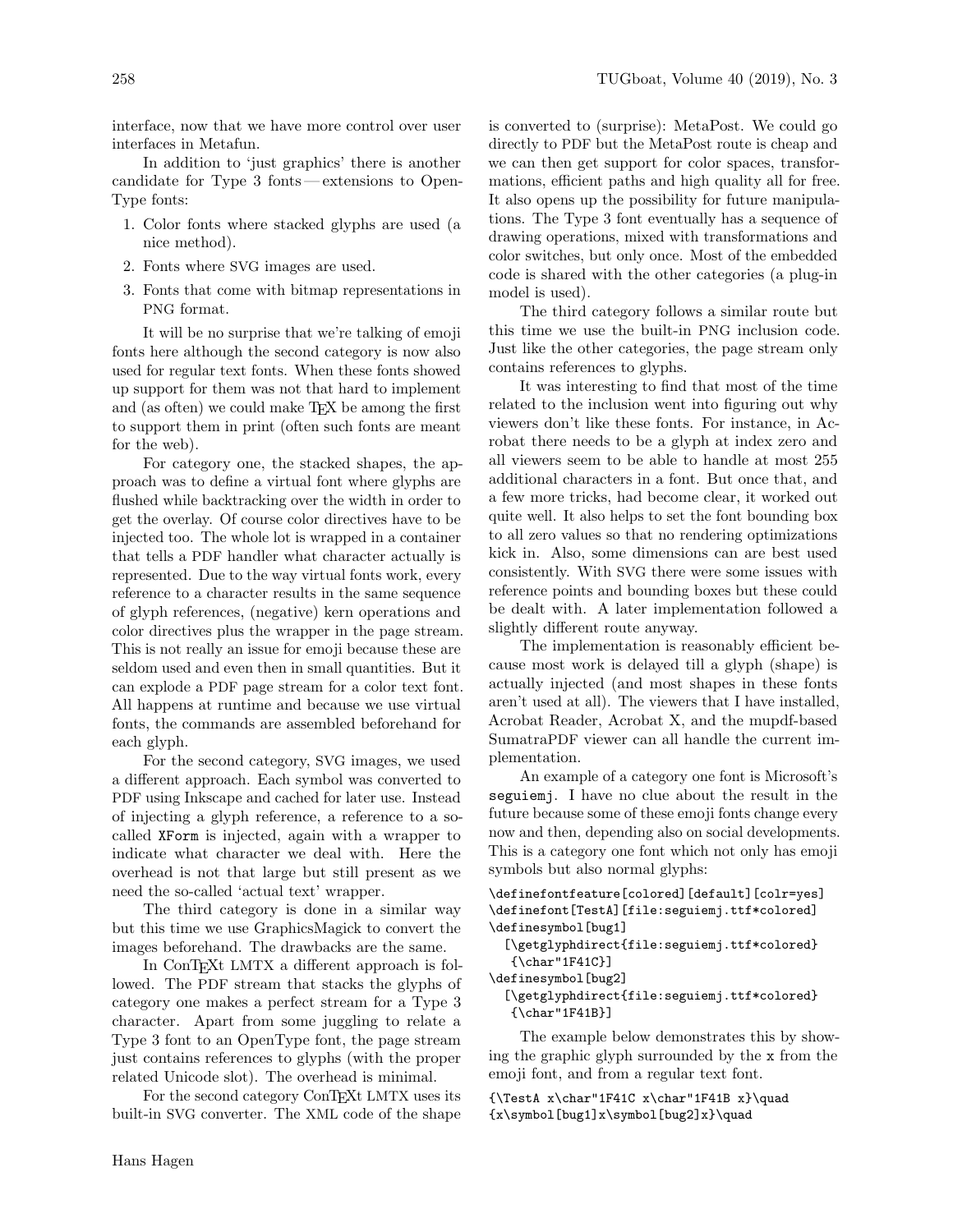{\showglyphs x\symbol[bug1]x\symbol[bug2]x}%



In this mix we don't use a Type 3 font for the characters that don't need stacked (colorful) glyphs, which is more efficient. So the x characters are references to a regular (embedded) OpenType font.

The next example comes from a manual and demonstrates that we can (still) manipulate colors as we wish.

```
\definecolor[emoji-red] [r=.4]
\definecolor[emoji-blue] [b=.4]
\definecolor[emoji-green] [g=.4]
\definecolor[emoji-yellow][r=.4,g=.5]
\definecolor[emoji-gray] [s=1,t=.5,a=1]
```
\definefontcolorpalette[emoji-red] [emoji-red,emoji-gray]

```
\definefontcolorpalette[emoji-green]
  [emoji-green,emoji-gray]
```

```
\definefontcolorpalette[emoji-blue]
  [emoji-blue,emoji-gray]
```

```
\definefontcolorpalette[emoji-yellow]
  [emoji-yellow,emoji-gray]
```

```
\definefontfeature[seguiemj-r][default]
     [ccmp=yes,dist=yes,colr=emoji-red]
\definefontfeature[seguiemj-g][default]
     [ccmp=yes,dist=yes,colr=emoji-green]
\definefontfeature[seguiemj-b][default]
     [ccmp=yes,dist=yes,colr=emoji-blue]
\definefontfeature[seguiemj-y][default]
     [ccmp=yes,dist=yes,colr=emoji-yellow]
```
\definefont[MyColoredEmojiR][seguiemj\*seguiemj-r] \definefont[MyColoredEmojiG][seguiemj\*seguiemj-g] \definefont[MyColoredEmojiB][seguiemj\*seguiemj-b] \definefont[MyColoredEmojiY][seguiemj\*seguiemj-y]



Let's look in more detail at the woman emoji. On the left we see the default colors, and on the right we see our own:



The multi-color variant in ConTEXt MkIV ends up as follows in the page stream:

/Span << /ActualText <feffD83DDC69> >> BDC

```
q
0.000 gBT
```
/F8 11.955168 Tf 1 0 0 1 0 2.51596 Tm [<045B>]TJ 0.557 0.337 0.180 rg 1 0 0 1 0 2.51596 Tm [<045C>]TJ 1.000 0.784 0.239 rg 1 0 0 1 0 2.51596 Tm [<045D>]TJ 0.000 g 1 0 0 1 0 2.51596 Tm [<045E>]TJ 0.969 0.537 0.290 rg 1 0 0 1 0 2.51596 Tm [<045F>]TJ 0.941 0.227 0.090 rg 1 0 0 1 0 2.51596 Tm [<0460>]TJ ET Q EMC and the reddish one becomes: /Span << /ActualText <feffD83DDC69> >> BDC q 0.400 0 0 rg 0.400 0 0 RG BT /F8 11.955168 Tf 1 0 0 1 0 2.51596 Tm [<045B>]TJ 1 g 1 G /Tr1 gs 1 0 0 1 0 2.51596 Tm [<045C>1373<045D>1373 <045E>1373<045F>1373<0460>]TJ ET Q

```
EMC
```
Each time this shape is typeset these sequences are injected. In ConTEXt LMTX we get this in the page stream:

```
BT
/F2 11.955168 Tf
1 0 0 1 0 2.515956 Tm [<C8>] TJ
ET
```
This time the composed shape ends up in the Type 3 character procedure. In the colorful case (reformatted because it actually is a one-liner):

```
2812 0 d0
0.000 g BT /V8 1 Tf [<045B>] TJ ET
0.557 0.337 0.180 rg BT /V8 1 Tf [<045C>] TJ ET
1.000 0.784 0.239 rg BT /V8 1 Tf [<045D>] TJ ET
0.000 g BT /V8 1 Tf [<045E>] TJ ET
0.969 0.537 0.290 rg BT /V8 1 Tf [<045F>] TJ ET
0.941 0.227 0.090 rg BT /V8 1 Tf [<0460>] TJ ET
and in the reddish case (where we have a gray trans-
parent color):
```
2812 0 d0 0.400 0 0 rg 0.400 0 0 RG BT /V8 1 Tf [<045B>] TJ ET 1 g 1 G /Tr1 gs BT /V8 1 Tf [<045C>] TJ ET BT /V8 1 Tf [<045D>] TJ ET BT /V8 1 Tf [<045E>] TJ ET BT /V8 1 Tf [<045F>] TJ ET BT /V8 1 Tf [<0460>] TJ ET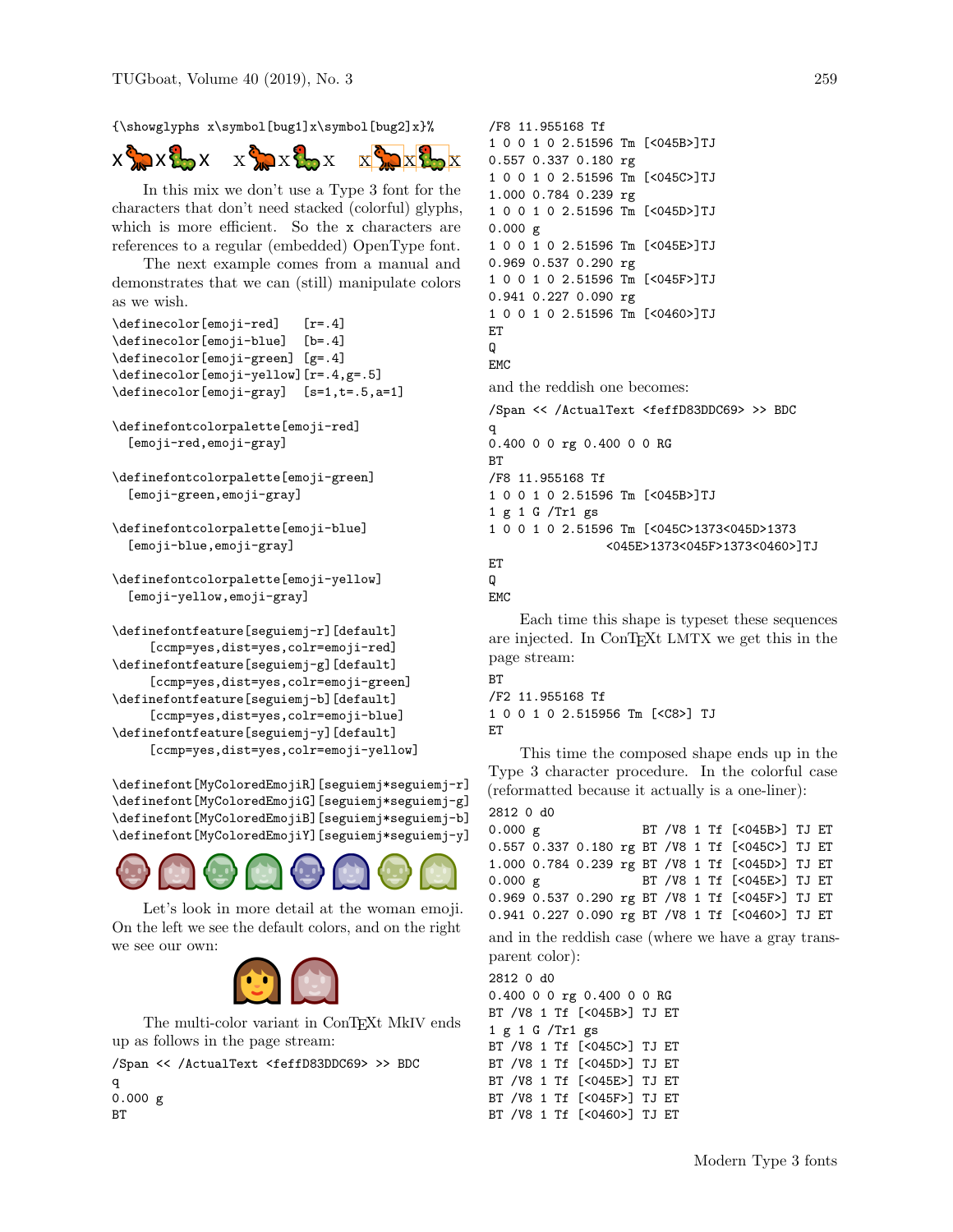but this time we only get these verbose compositions once in the PDF file. We could optimize the last variant by a sequence of indices and negative kerns but it hardly pays off. There is no need for ActualText here because we have an entry in the ToUnicode vector: <C8> <D83DDC69>.

To be clear, the /V8 is a sort of local reference to a font which can have an /F8 counterpart elsewhere. These Type 3 fonts have their own resource references and I found it more clear to use a different prefix in that case. If we only use a few characters of this kind, of course the overhead of extra fonts has a penalty but as soon we refer to more characters we gain a lot.

When we have SVG fonts, the gain is a bit less. The PDF resulting from the MetaPost run can of course be large but they are included only once. In MkIV these would be (shared) so-called XForms. In the page stream we then see a simple reference to such an XForm but again wrapped into an ActualText. In LMTX we get just a reference to a Type 3 character plus of course an extra font.

The <emojionecolor-svginot> font is somewhat problematic (although maybe in the meantime it has become obsolete). As usual with new functionality, specifications are not always available or complete (especially when they are application specs turned into standards). This is also true with for instance SVG fonts. The current documentation on the Microsoft website is reasonable and explains how to deal with the viewport but when I first implemented support for SVG it was more trial and error. The original implementation in ConTEXt used Inkscape to generate PDF files with a tight bounding box and mix that with information from the font (in MkIV and the generic loader we still use this method). This results in a reasonable placement for emoji (that often sit on top of the baseline) but not for characters. More accurate treatment, using the origin and bounding box, fail for graphics with bad viewports and strange transform attributes. Now one can of course argue that I read the specs wrong, but inconsistencies are hard to deal with. Even worse is that successive versions of a font can demand different hacks. (I would not be surprised if some programs have builtin heuristics for some fonts that apply fixes.) Here is an example:

```
<svg transform="translate(0 -1788) scale(2.048)"
     viewBox="0 0 64 64" ...>
```
<path d="... all within the viewBox ..." .../> </svg>

It is no problem to scale up the image to normal dimensions, often 1000, or 2048 but I've also seen 512. The 2.048 suggests a 2048 unit approach, as does the 1788 shift. Now, we could scale up all

dimensions by 1000/64 and then multiply by 2.048 and eventually shift over 1788, but why not scale the 1788 by 2.048 or scale 64 by 2.048? Even if we can read the standard to suit this specification it's just a bit too messy for my taste. In fact I tried all reasonable combinations and didn't (yet) get the right result. In that case it's easier to just discard the font. If a user complains that it (kind of) worked in the past, a counter-argument can be that other (more recent) fonts don't work otherwise. In the end we ended up with an option: when the svg feature value is fixdepth the vertical position will be fixed.

\definefontfeature[whatever][default] [color=yes,svg=fixdepth]

\definefont[TestB]

[file:emojionecolor-svginot.ttf\*whatever]



The newer emojionecolor font doesn't need this because it has a viewBox of 0 54.4 64 64 which fixes the baseline.

\definefontfeature[whatever][default]

```
[color=yes,svg=yes]
```
\definefont[TestB]

[file:emojionecolor.otf\*whatever]



Another example of a pitfall is running into category one glyphs made from several pieces that all have the same color. If that color is black, one starts to wonder what is wrong. In the end the Con-TEXt code was doing the right thing after all, and I would not be surprised if that glyph gets colors in an update of the font. For that reason it makes no sense to include them as examples here. After all, we can hardly complain about free fonts (and I'm also guilty of imposing bugs on users). By the way, for the font referred to here (twemojimozilla), another pitfall was that all shapes in my copy had a zero bounding box which means that although a width is specified, rendering in documents can give weird side effects. This can be corrected by the dimensions feature that forces the ascender and descender values to be used.

\definefontfeature[colored:x][default] [colr=yes]

\definefontfeature[colored:y][default] [colr=yes,dimensions={1,max,max}] \definefont[TestC]

[file:twemojimozilla.ttf\*colored:x] \definefont[TestD]

[file:twemojimozilla.ttf\*colored:y]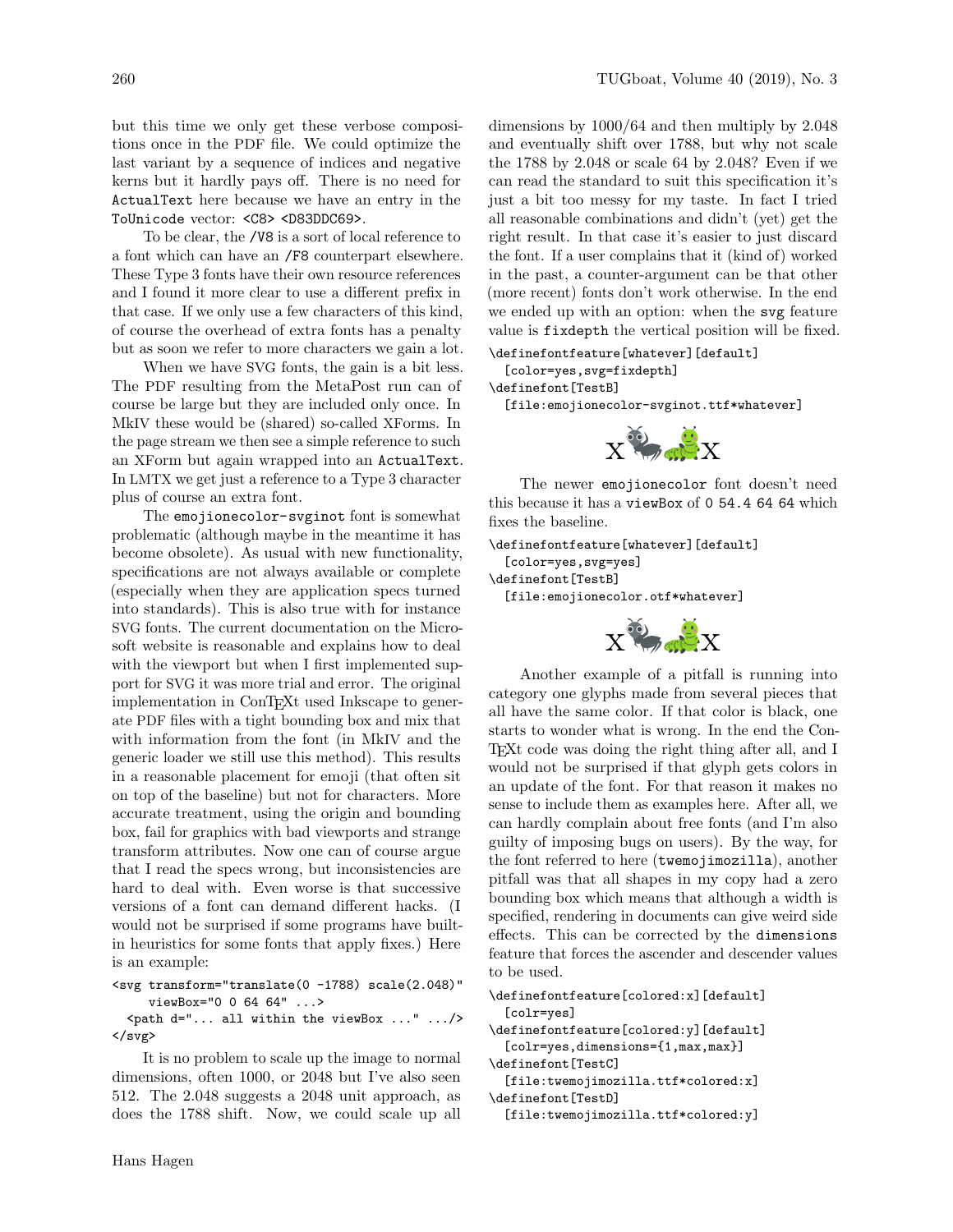

An example of a PNG-enhanced font is the applecoloremoji font. The bitmaps are relatively large for the quality they provide and some look like scans.

\definefontfeature[sbix][default][sbix=yes] \definefont[TestE]

[file:applecoloremoji.ttc\*sbix at 10bp]



As mentioned above, there are fonts that color characters other than emoji. We give two examples (sometimes fonts are mentioned on the ConTEXt mailing list).

| \definefontfeature[whatever]                       |       |
|----------------------------------------------------|-------|
| [default, color: svg] [script=latn, language=dflt] |       |
| \definefont[TestF]                                 |       |
| [file:Abelone-FREE.otf*whatever                    | Q13bp |
| \definefont[TestG]                                 |       |
| [file:Gilbert-ColorBoldPreview5*whatever @13bp]    |       |
| \definefont[TestH]                                 |       |
| [file:ColorTube-Regular*whatever                   | Q13bp |
|                                                    |       |
|                                                    |       |

PUBLISHING: MANY OF THE NEW TYPOGRAPHERS RECEIVE THEIR KNOWLEDGE AND INFORMATION ABOUT THE RULES OF **TYPOGRAPHY FROM BOOKS, FROM COMPUTER MAGAZINES** OR THE INSTRUCTION MANUALS WHICH THEY GET WITH THE PURCHASE OF A PC OR SOFTWARE. THERE IS NOT SO MUCH BASIC INSTRUCTION, AS OF NOW, AS THERE WAS IN THE OLD DAYS, SHOWING THE DIFFERENCES BETWEEN GOOD AND BAD TYPOGRAPHIC DESIGN. MANY PEOPLE ARE JUST FASCI-NATED BY THEIR PC'S TRICKS, AND THINK THAT A WIDELY--PRAISED PROGRAM, CALLED UP ON THE SCREEN, WILL MAKE EVERYTHING AUTOMATIC FROM NOW ON.

Of course one can wonder about the readability of these fonts and unless one used random colors (which bloats the file immensely) it might become boring, but typically such fonts are only meant for special purposes.

The previous font is the largest and as a consequence also puts some strain on the viewer, especially when zooming in. But, because viewers cache Type 3 shapes it's a one-time penalty.

Coming back to the use of typefaces in electronic publishing: many of the new typographers receive their knowledge and information about the rules of typography from books, from computer magazines or the instruction manuals which they get with the purchase of a PC or software. There is not so much basic instruction, as of now, as there was in the old days, showing the differences between good and bad typographic design. Many people are just fascinated by their PC's tricks, and think that a widely-praised program, called up on the screen, will make everything automatic from now on.

This font is rather lightweight. Contrary to what one might expect, there is no transparency used (but of course we do support that when needed).

Coming back to the use of typefaces in electronic publishing many of the new typographers receive their knowl edge and information about the rules of typography from books from computer magazines or the instruction manuals which they get with the purchase of a pc or software. there is not so much ba sic instruction as of now as there was in the old days showing the differences be tween good and bad typographic design. many people are just fascinated by their pcs tricks and think that a widelypraised program called up on the screen will make everything automatic from now on.

This third example is again rather lightweight. Such fonts normally have a rather limited repertoire although there are some accented characters included. But they are not really meant for novels anyway. If you look closely you will also notice that some characters are missing and kerning is suboptimal.

I considered testing some more fonts but when trying to download some interesting looking ones I got a popup asking me for my email address in order to subscribe me to something: a definite no-go.

I already mentioned that we have a built-in converter that goes from SVG to MetaPost. Although this article deals with fonts, the following code demonstrates that we can also access such graphics in Metafun itself. The nice thing is that because we get pictures, they can be manipulated.

```
\startMPcode
```

```
picture p ; p :=
     lmt_svg [filename="mozilla-svg-001.svg"] ;
   numeric w; w := bbwidth(p);
   draw p ;
   draw p xscaled -1 shifted (2.5*w,0);
   draw p rotatedaround(center p,45)
           shifted (3.0*w,0) ;
   draw image (
        for i within p : if filled i :
            draw pathpart i withcolor green ;
        fi endfor ;
   ) shifted (4.5*w,0);
   draw image (
        for i within p : if filled i :
            fill pathpart i withcolor red
                  withtransparency (1,.25) ;
        fi endfor ;
   ) shifted (6 \times w, 0);
\stopMPcode
```
This graphic is a copy from a glyph from an emoji font, so we have plenty of such images to play with. The above manipulations result in: